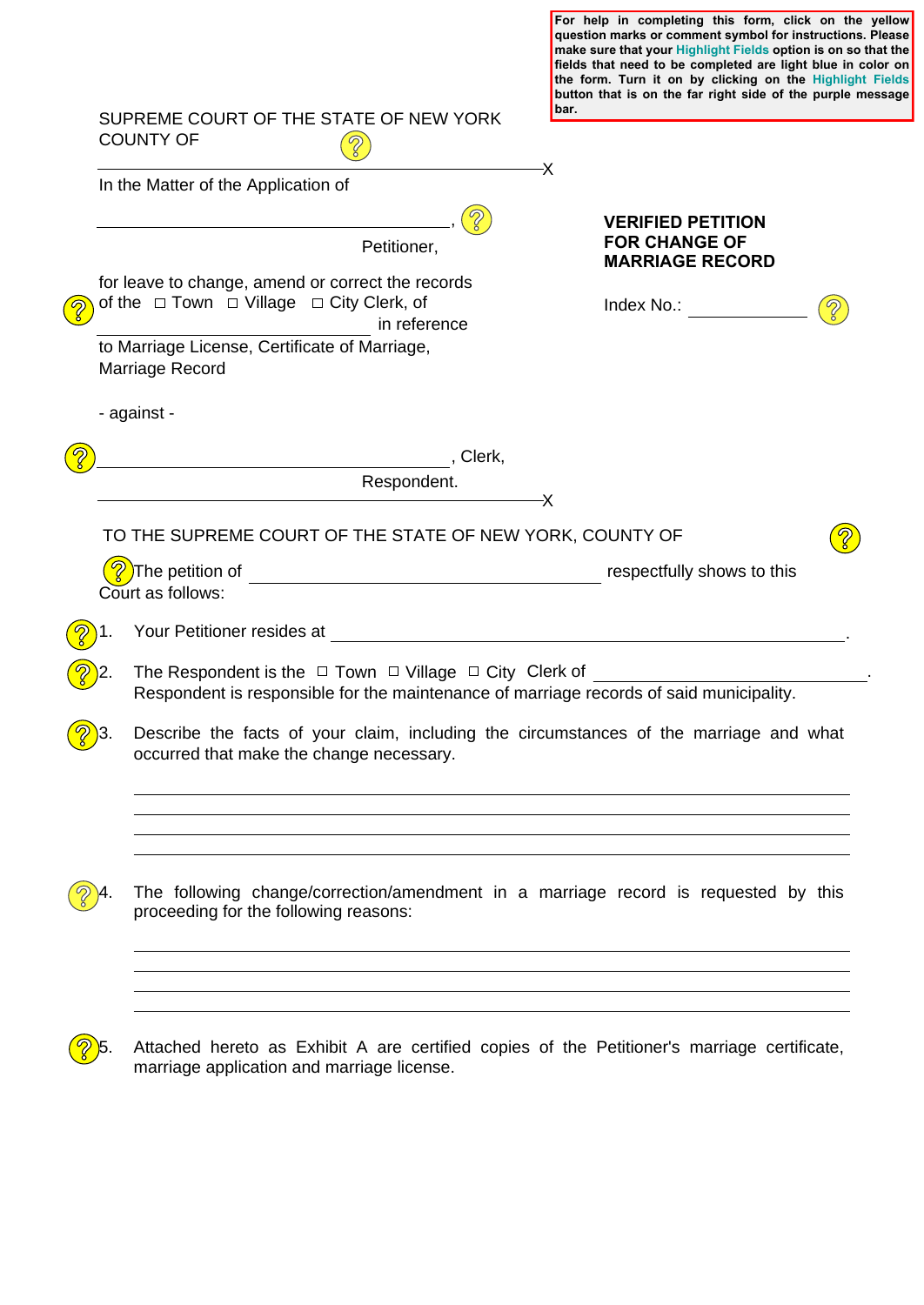$6.$  The Petitioner is the same person listed in the marriage record at issue here, as shown in the accompanying proof. Attached hereto as Exhibit B is a copy of one or more of the following items of proof:

- $\Box$  birth certificate *(certified copy)*  $\Box$  baptismal certificate  $\Box$  school record
	-
- $\Box$  census record  $\Box$  naturalization papers  $\Box$  election records

court order

record as follows:

7. A prior application  $\Box$  has  $\Box$  has not been made for the relief requested herein. If a prior application has been made, describe where, when and who made the application; the result of such application; and why this second application should be considered.  $\Box$  has  $\Box$  has not

**<sup>2</sup>) WHEREFORE**, Petitioner respectfully asks this Court to change/correct/amend the marriage

DATED: , 20

 $\widehat{\mathcal{S}}$ 

**Signature** 

 $($  ) -

Name, Address and Phone Number: